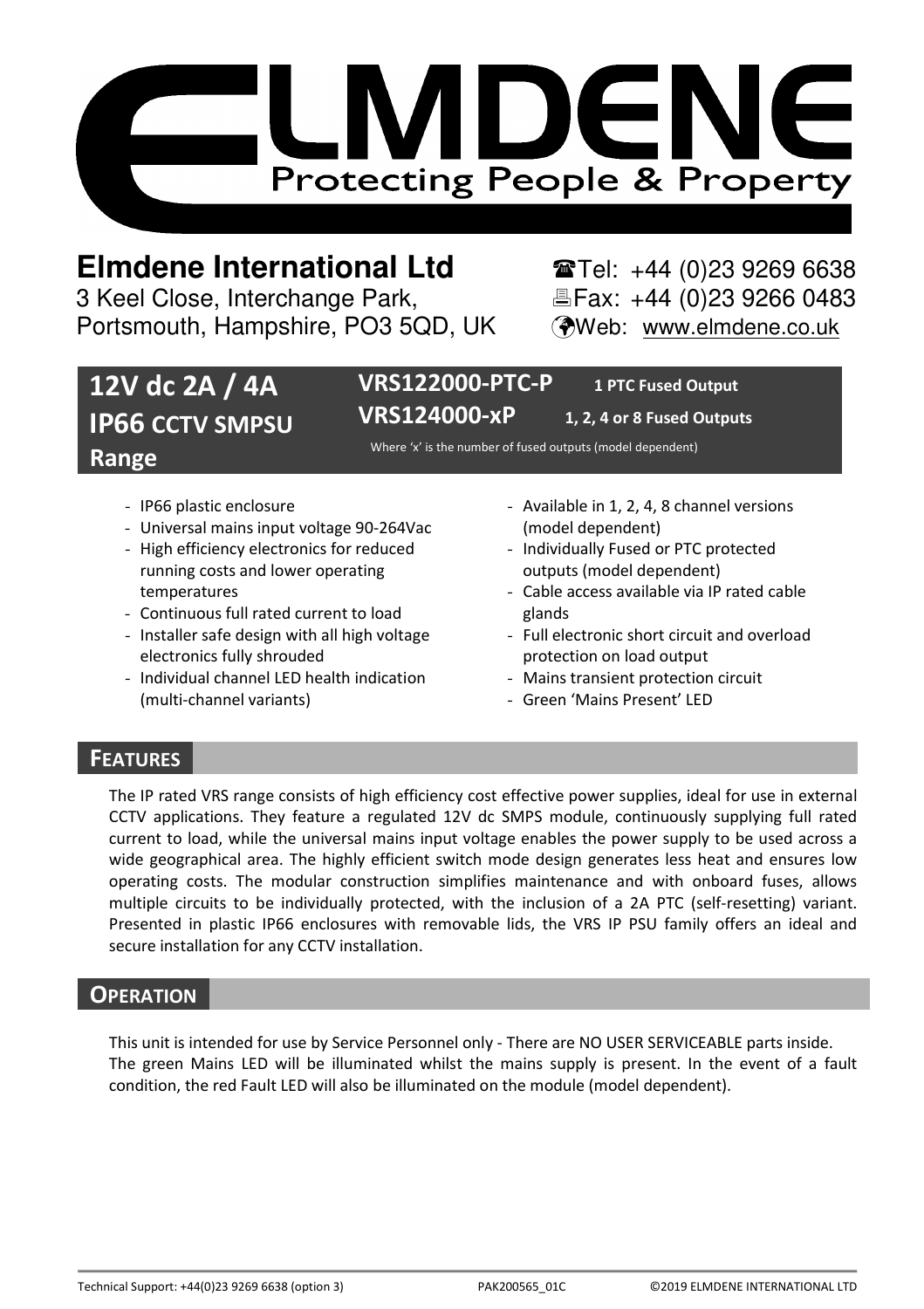

# **MODELS**

| 2A Model        | <b>Fused Outputs</b>  |
|-----------------|-----------------------|
| VRS122000-PTC-P | $1 \times 2A$ (PTC)   |
| 4A Models       | <b>Fused Outputs</b>  |
| VRS124000-P     | $1 \times 4A$ (Glass) |
| VRS124000-2P    | 2 x 2A (Glass)        |
| VRS124000-4P    | $4 \times 1A$ (Glass) |
| VRS124000-8P    | 8 x 0.5A (Glass)      |

## **INSTALLATION AND SET-UP**

This unit is only suitable for installation as permanently connected equipment. Before installation, ensure that external disconnect device is *OFF*. The PSU should be installed according to all relevant safety regulations applicable to the application.

#### **Mounting**

- 1. Mount securely in correct orientation using the 4 available mounting holes through the lid screw apertures.
- 2. Route mains and low voltage output cables via different knockouts.
- 3. Use bushes and cable glands rated to a minimum of IP66 rating.

#### **Mains Power Up**

- 1. Attach correctly rated mains cable (minimum 0.5mm<sup>2</sup> [3A], 300/500V ac) and fasten using cable ties.
- 2. Apply mains power. Check for 12V dc on load outputs. Check green Mains LED is illuminated on the modules (4A model only).
- 3. Disconnect mains power.

#### **Load Output**

- 1. Attach correctly rated load cable and fasten using cable ties. Note polarity.
- 2. Re-apply mains power. Check green Mains LED is on (4A model only).
- 3. Check Red Fuse Output Module LED's are illuminated (4A model only).
- 4. Verify load is operating correctly.

### **MAINTENANCE**

There is no regular maintenance required of this PSU.

If the output of the PSU fails, the cause of the failure should be investigated e.g. short circuit load. The fault should be rectified before restoring power to the PSU. The glass fuse(s) may need to be replaced ensure the correct fuse rating and type is used. In the case of the PTC fuse models these will automatically reset once the fault is removed.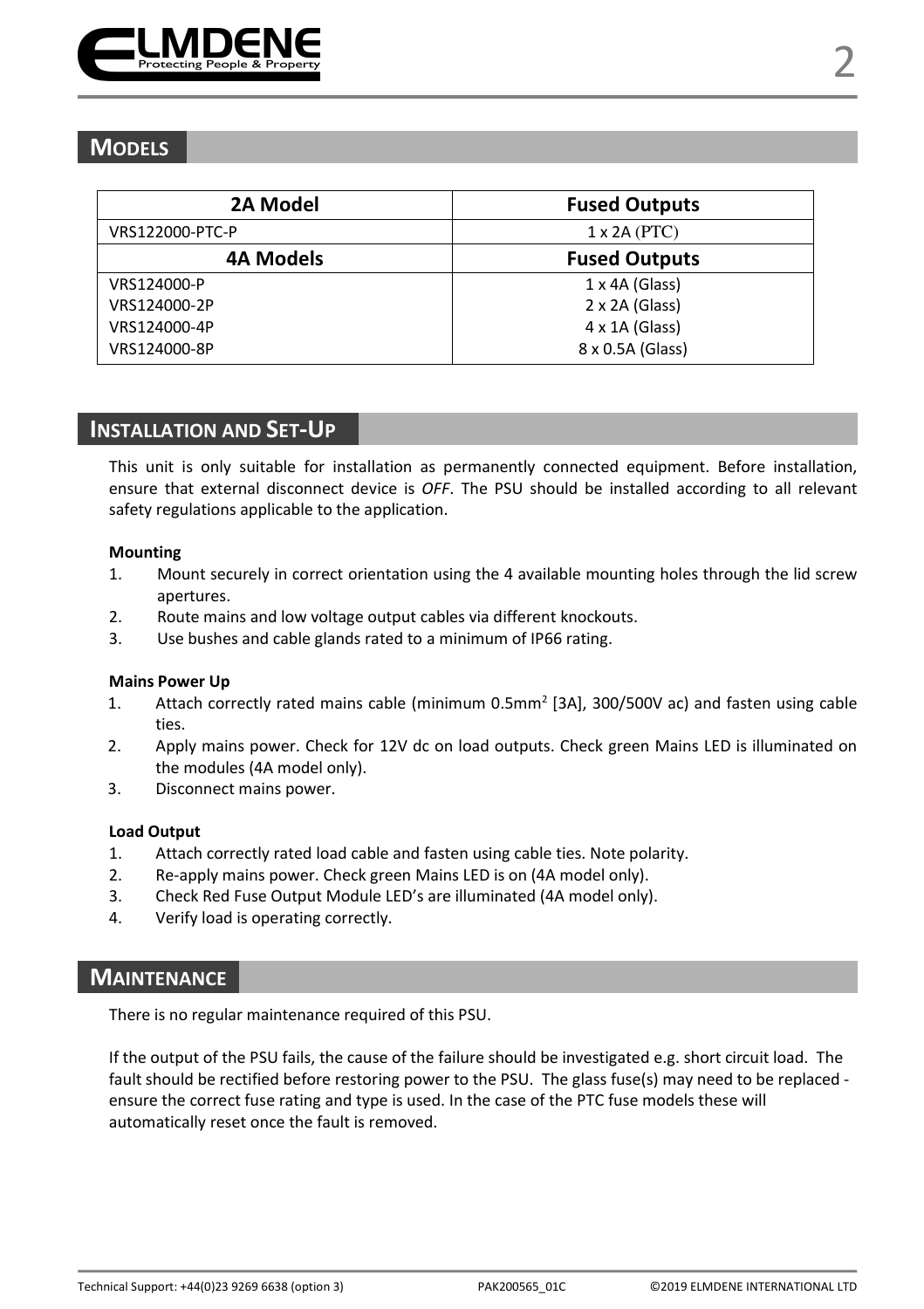

# **DISPOSAL OF PRODUCT AT END OF LIFE**

This product falls within the scope of EU Directives 2012/19/EU Waste Electrical and Electronic Equipment (WEEE). At the end of life, the product must be separated from the domestic waste stream and disposed via an appropriate approved WEEE disposal route in accordance with all national and local regulations.

*For more information see: www.recyclethis.info* 

# **SPECIFICATION**

#### **Input Specification:**

|                             | <b>VRS122000-PTC-P</b>   | <b>VRS124000-xP</b>      |  |
|-----------------------------|--------------------------|--------------------------|--|
| Voltage (rated)             | 100-240V ac              |                          |  |
| Voltage (operating)         | 90-264V ac               | 90-264V ac               |  |
| Frequency                   | 50-60Hz                  |                          |  |
| Mains Input Fuse (Terminal) | N/A                      | T <sub>2.0</sub> A HRC   |  |
| Module fuse - Mains         | N/A                      | T <sub>2.0</sub> A HRC   |  |
| Max standby Power           | 0.5W (no load connected) | 0.5W (no load connected) |  |
| Max Mains Input Current     | 1.5A                     | 1.5A                     |  |

#### **Output Specification:**

| Voltage               | 11.4 - 12.6V dc (12V dc nominal)                            |       |  |
|-----------------------|-------------------------------------------------------------|-------|--|
| Max load current      | 2Α                                                          | 4Α    |  |
| Ripple                | 150 mV pk-pk max                                            |       |  |
| Module Output Fuse    | N/A                                                         | F4.0A |  |
| PTC Output Fuse @20°C | Itrip = $5.0A$ , Ihold = $2.5A$                             | N/A   |  |
| Overload              | Electronic shutdown until overload or short circuit removed |       |  |

#### **Local Indicators (4A model only)**

| MAINS LED (Green)      | Mains present                    |  |
|------------------------|----------------------------------|--|
| <b>FAULT LED (Red)</b> | Fault present: Output fuse fail  |  |
|                        | (requires load to be connected). |  |
| Health LEDs (Red))     | <b>Healthy Channel</b>           |  |

#### **Mechanical**

|                                                          | <b>VRS122000-PTC-P</b> | <b>VRS124000-xP</b> |
|----------------------------------------------------------|------------------------|---------------------|
| <b>Enclosure Dimensions</b><br>h x w x d (mm) [external] | 130L x 80W x 75D       | 250L x 150W x 100D  |
| Weight                                                   | 485g                   | 990g                |

#### **Environmental**

| Enclosure   |  |
|-------------|--|
| Temperature |  |

IP66 -10 to +40°C (operating) 95% RH non-condensing -20 to +80°C (storage)

3